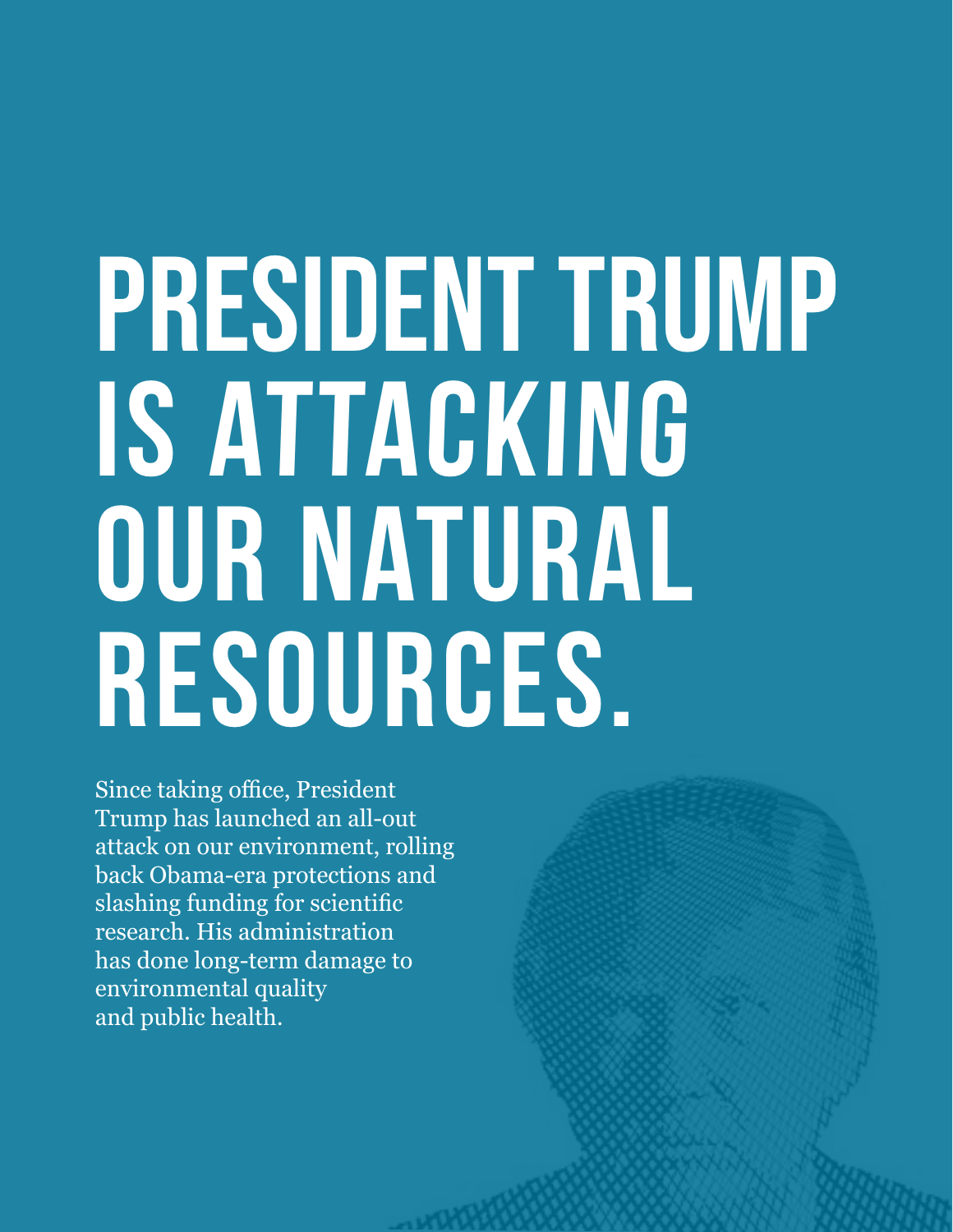### **Administration Attacks on Western Water**

Since joining the Department of the Interior, **Secretary David Bernhardt has used his influence [several times](https://www.nytimes.com/2019/02/12/climate/david-bernhardt-endangered-species.html) to advance the interests of former lobbying clients**.

• One of his most serious conflicts of interest involves the Westlands Water District, a major California agricultural power. Bernhardt directed staff to begin reducing protections for endangered fisheries and pursued funding for the raising of Shasta Dam, even over the objections of the state of California. On his watch, Interior helped cleared the way for a controversial [water project](https://www.latimes.com/local/lanow/la-me-cadiz-blm-20171016-story.html) in the Mojave desert for a company called Cadiz, Inc., whose CEO Scott Slater [was a partner](https://www.kcet.org/shows/artbound/the-trouble-with-cadiz) of Bernhardt's at the powerful law firm Brownstein Hyatt Farber Schreck. The project would extract unsustainable amounts of water and dry up nearby springs.



- Interior hopes to award a construction contract for the [raising of Shasta Dam](https://www.usbr.gov/mp/ncao/shasta-enlargement.html) by the end of this year and complete the project by 2024. **The project would come at the expense of wildlife, recreationists and tribal resources and would violate California's Wild and Scenic Rivers Act.**
- In October 2018, the Trump administration [released](https://www.whitehouse.gov/presidential-actions/presidential-memorandum-promoting-reliable-supply-delivery-water-west/) a "Presidential Memorandum on Promoting the Reliable Supply and Delivery of Water in the West." The directive prioritizes water deliveries to narrow business interests that previously employed Secretary Bernhardt and would come at the expense of environmental quality and other water stakeholders. The Memorandum establishes an unrealistic schedule for completing environmental reviews **that will likely lead to corner-cutting, inadequate science, and reduced environmental protections**.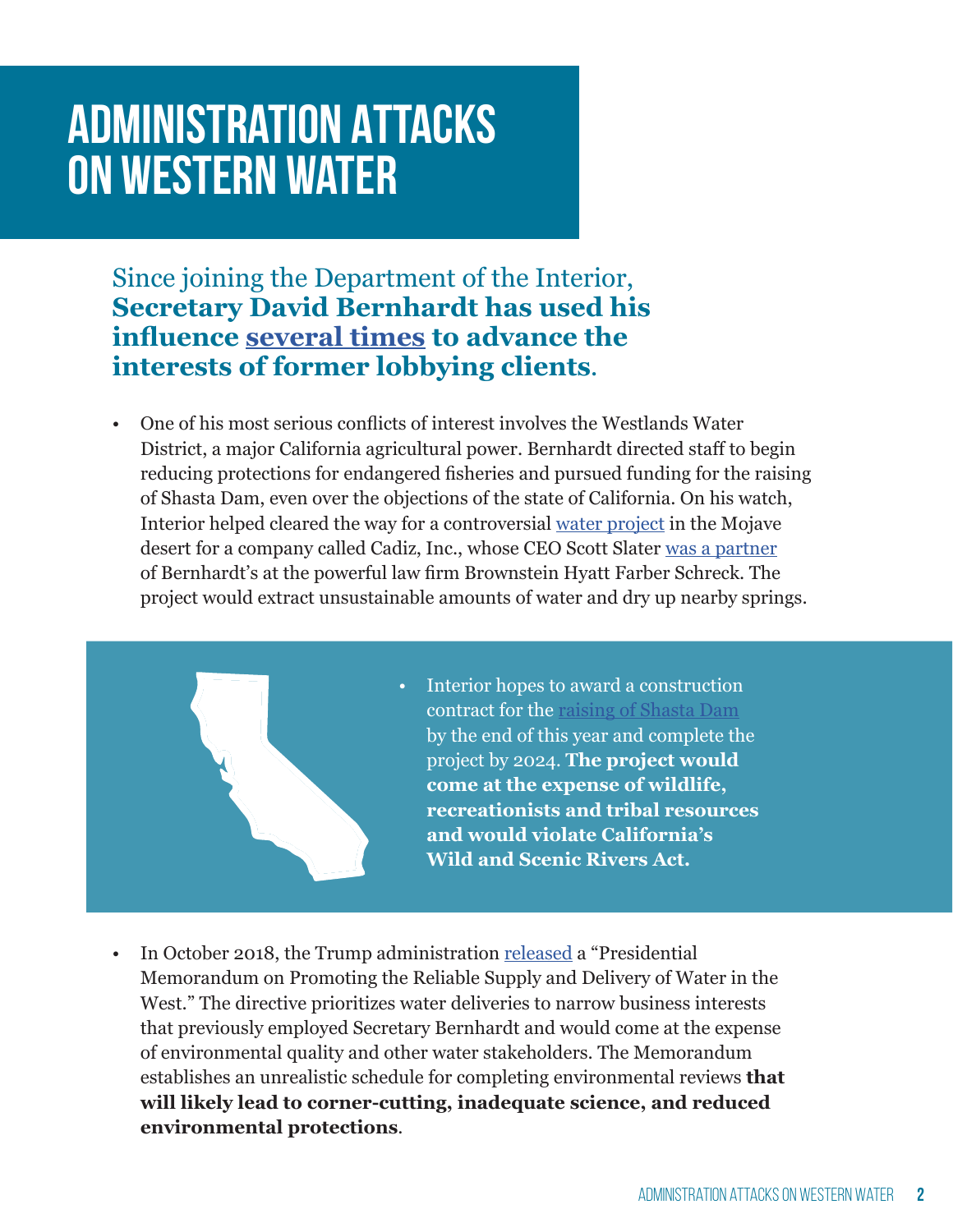### **Administration Attacks on oceans and the environment**

- The Trump administration threatened to eliminate nearly half of all protected areas in America's oceans, **the largest-ever rollback of ocean protections in American history**.
- This includes eliminating protections in the Pacific Remote Islands, Rose Atoll, and Northeast Canyons and Seamounts national marine monuments. These areas currently provide areas of refuge for many species of fish and marine wildlife that already face [a](https://insideclimatenews.org/news/25062018/noaa-mission-climate-change-science-weather-research-oceans-coasts-timothy-gallaudet-trump)  [range of threats.](https://insideclimatenews.org/news/25062018/noaa-mission-climate-change-science-weather-research-oceans-coasts-timothy-gallaudet-trump)
- In June 2017, NOAA withdrew proposed regulations originally published October 2016 and recommended by the Pacific Fisheries Management Council – to impose hard caps on bycatch of protected species in California drift gillnet fisheries. Bycatch is the term for animals caught alongside the intended species during a fishing operation, and can include threatened and endangered species that should not have been disturbed. Withdrawing the proposed NOAA regulation makes it harder to protect species not normally targeted by fishing operations.
- In July 2017, Secretary Ross [overruled](https://www.asmfc.org/uploads/file/5968fe9dpr29SummerFlounderNJCompliance.pdf) the Atlantic States Marine Fisheries Commission to allow overfishing of summer flounder by the State of New Jersey.
- **• In 2017, the Department of Commerce extended the Gulf of Mexico red snapper season from 3 to 42 days,**  despite [an internal written memo](https://www.sciencemag.org/news/2017/12/extending-red-snapper-season-might-have-broken-us-law) from Commerce Deputy Chief of Staff and Director of Policy Earl Comstock to Secretary of Commerce Wilbur Ross stating that this would result in overfishing.
- In June 2018, the acting NOAA **Fig. 2018 SNAPPER BY AS MUCH AS** *SNAPPER BY AS MUCH AS* **administrator proposed [removing](https://www.washingtonpost.com/news/energy-environment/wp/2018/06/25/ocean-science-agency-chief-suggests-removing-climate-from-mission-statement-adding-focus-on-trade-deficit/?noredirect=on&utm_term=.70adf59a4dfb) the word "climate" from the agency's mission statement in an internal Power Point slide deck.** He also suggeste[d](https://www.huffpost.com/entry/marine-monuments-commercial-fishing_n_5b3e945be4b05127ccf05a35?guccounter=1) [opening up](https://www.huffpost.com/entry/marine-monuments-commercial-fishing_n_5b3e945be4b05127ccf05a35?guccounter=1) marine national monuments to commercial fishing, rendering them monuments in name only.

**This decision will delay the recovery of the gulf of mexico red 6 years**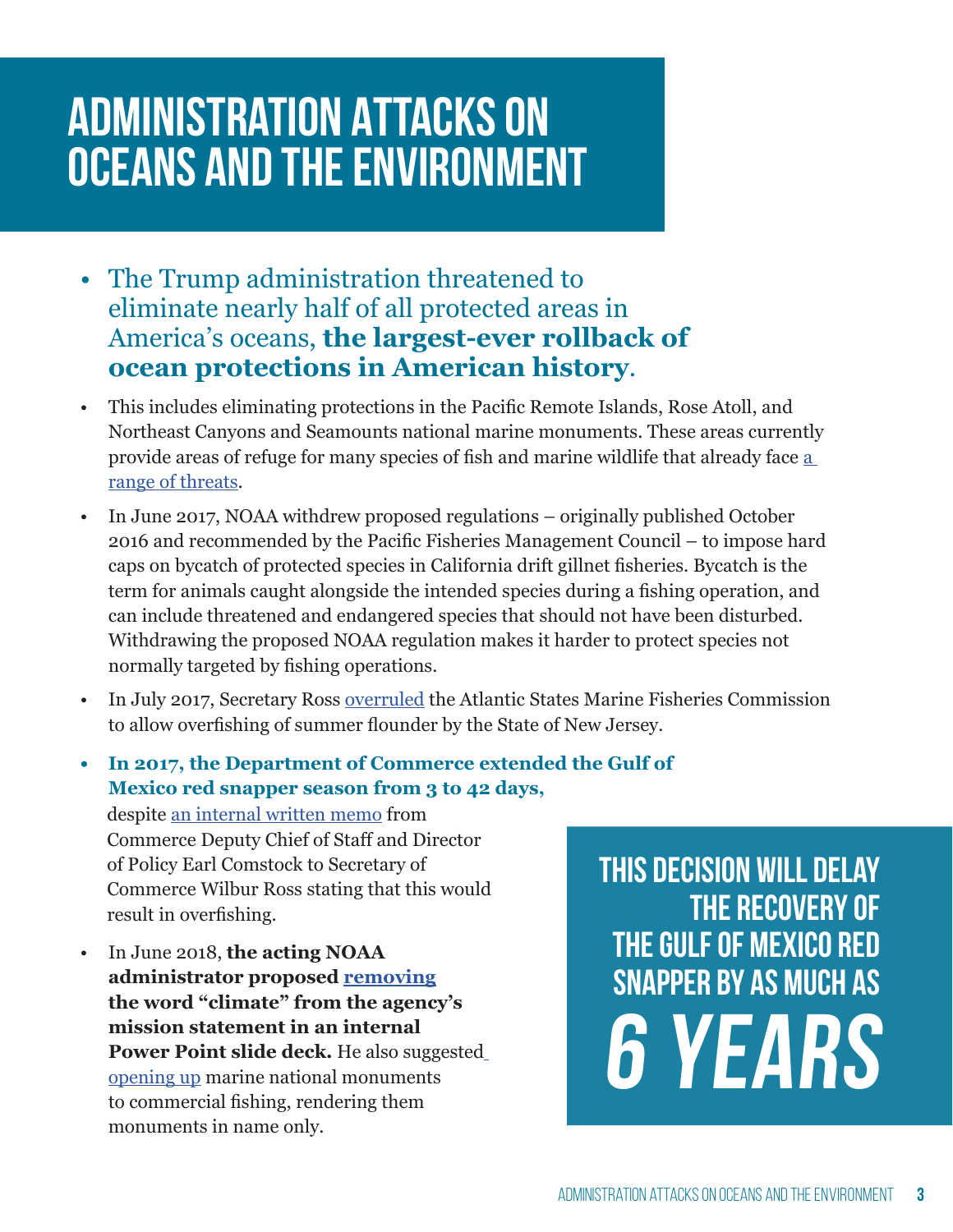- In June 2018, the acting NOAA administrator proposed to count the administration's ongoing effort to implement "50 deregulatory actions" as a metric of agency progress, without specifying what those actions would be. This coincides with an agency-wide effort to identify regulations that can be repealed and rescinded to comply with an arbitrary goal set by the White House.
- In July 2018, the administration proposed [new regulations](https://www.washingtonpost.com/news/animalia/wp/2018/07/19/endangered-species-act-stripped-of-key-provisions-in-trump-administration-proposal/?utm_term=.6b0ff35d3d4d) that would **weaken protections for endangered marine species**, including manatees, turtles and whales. The proposal includes a directive to staff to consider economic information in the endangered species listing process alongside scientific information.

#### IN NOVEMBER 2018, THE TRUMP ADMINISTRATION • [Ocean noise](https://www.nytimes.com/2019/01/22/science/oceans-whales-noise-offshore-drilling.html) is already impacting endangered to allow deafening seismic [airgun](https://www.nationalgeographic.com/environment/2018/11/noaa-approves-seismic-airgun-blasting-oil-gas-drilling-atlantic-ocean/)  [blasting](https://www.nationalgeographic.com/environment/2018/11/noaa-approves-seismic-airgun-blasting-oil-gas-drilling-atlantic-ocean/) for offshore oil exploration along the Atlantic Coast. **approved five permits**

- impacting endangered marine life. Seismic blasting could do irreparable harm to tens of thousands of dolphins, whales and other marine wildlife, and kill or scare away fish species that U.S. fishermen rely on for their livelihoods.
- In 2018, the administration decided to phase out the Galveston Sea Turtle Facility, a federal site that conducts rescue and captive rearing for sea turtle research programs.
- **• In December 2018, an entire chapter usually dedicated to climate change and the ocean was [removed](https://www.eenews.net/stories/1060108831) from the White House report titled Science and Technology for America's Oceans, a plan to set federal ocean priorities for the next 10 years.**
- In March 2019, NOAA published a [notice seeking public comment](https://www.federalregister.gov/documents/2019/03/11/2019-04199/procedural-changes-to-the-coastal-zone-management-act-federal-consistency-process) on how to make the federal consistency process under the Coastal Zone Management Act **"more efficient" for oil and gas projects in the Outer Continental Shelf.**
- The Trump administration's FY18 and FY19 budget proposals have included the elimination of several ocean-focused science grants and academic programs, including the National Sea Grant College Program, Coastal Zone Management Grants (CZM), the Pacific Coastal Salmon Recovery Fund (PCSRF), the John H. Prescott Marine Mammal Rescue Assistance Grants, Interjurisdictional Fisheries Grants, and funding to Cooperative Institutes for climate competitive research and Arctic research.
- NOAA's FY20 budget proposal includes elimination of Sea Grant, CZM Grants, and PCSRF. NOAA's FY20 budget proposal also includes an increase in funding to speed up environmental reviews for permitting applications under the Endangered Species Act and Marine Mammal Protection Act for energy, oil and gas, and transportation projects.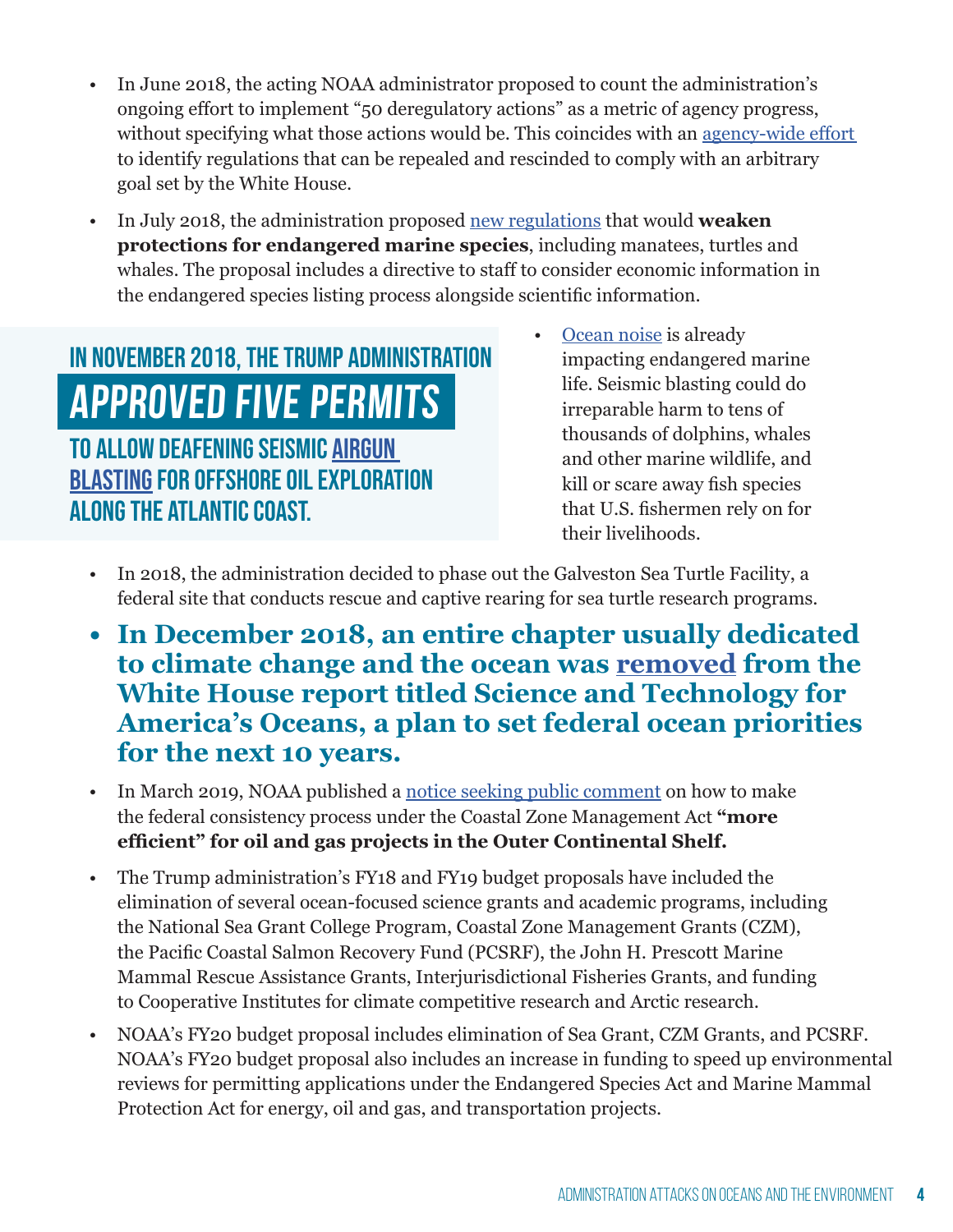### **Administration Attacks on wildlife**

- **• Trump's Department of the Interior created an "International Wildlife Conservation Council" to** *promote trophy hunting.*
- Under the Trump administration, the U.S. Fish and Wildlife Service (FWS) now considers all permits for importing elephant and lion trophies into the United States on a case-by-case basis.
- The FWS withdrew previous Endangered Species Act enhancement findings and Convention on International Trade in Endangered Species (CITES) non-detriment findings for trophies of African elephants and lions killed in Zimbabwe, Tanzania, South Africa, Botswana, Namibia, and Zambia.
- In April 2017, the Department of the Interior reversed an Obama administration rule restricting cruel hunting practices of wolves, bears, and coyotes in Alaska.
- In June 2017, Trump's FWS removed protections for grizzly bears in Yellowstone National Park and surrounding areas, leading to a major court battle.

**Pacific walrus Florida Keys mole kink norther Rockies fisher black-backed woodpecker** and 20 other species despite serious threats from climate change and other factors. In 2017, Trump denied Endangered Species Act protection to the

• On March 13, 2019, the Fish and Wildlife Service announced a proposed amendment to the American Burying Beetle Industry Conservation Plan (ICP), which provides the oil and gas industry in Oklahoma a streamlined Endangered Species Act permitting process for activities that may impact the endangered beetle. American burying beetle habitats sometimes overlap with fossil fuel deposits, making the species a frequent industry target.

• The ICP allows oil and gas operators to proceed with projects in covered counties while conserving the American burying beetle and its habitat. The proposed amendment gives industry an additional five years to sign up under the ICP, which is currently set to close on May 20, 2019.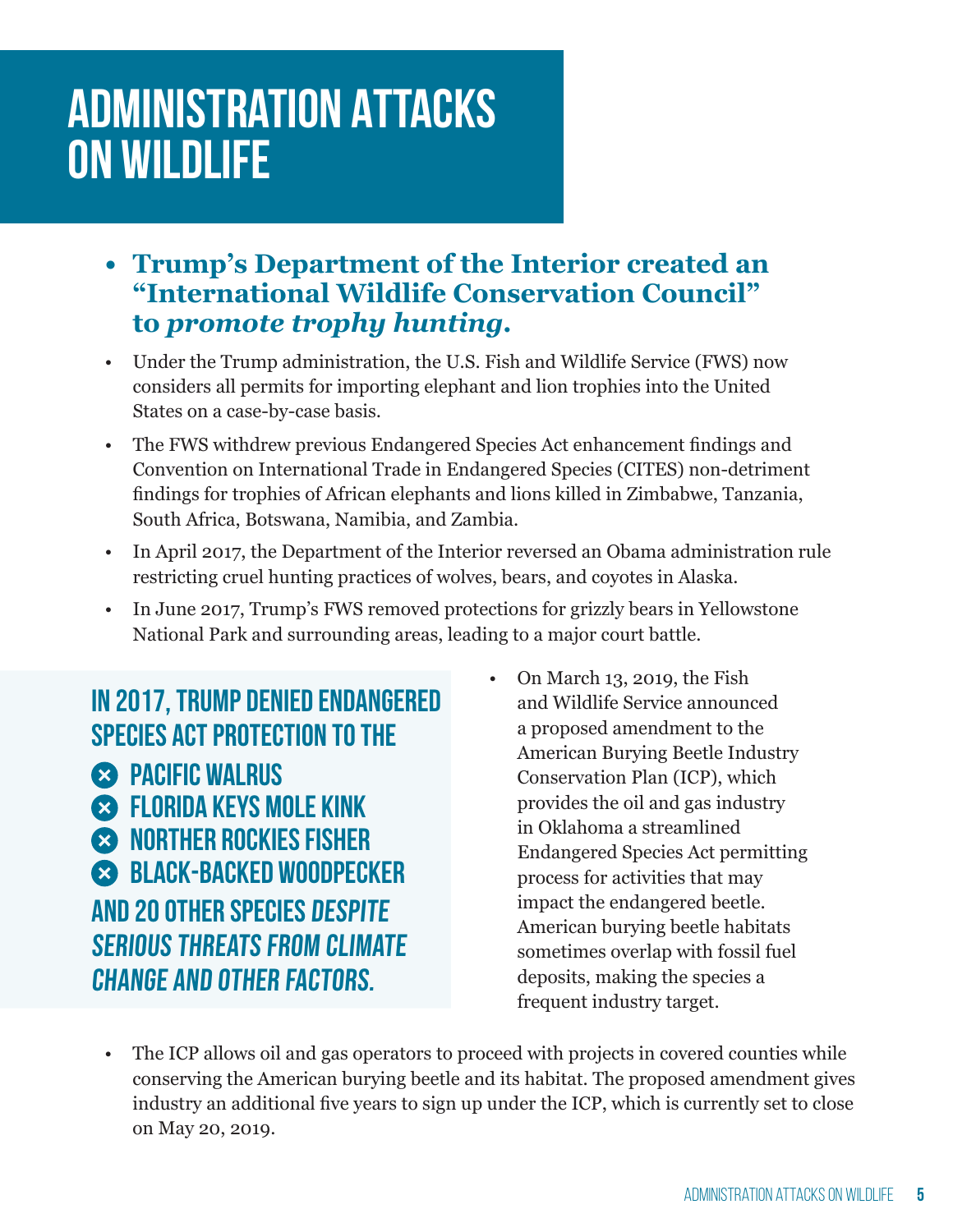- The Red Wolf Recovery Program was hailed as one of the most successful reintroduction programs in the history of the Endangered Species Act.
- The critically endangered red wolf was rescued from the brink of extinction, reintroduced to the wild and restored to a wild population estimated at 150 wolves little more than a decade ago. **Since then, FWS has essentially dismantled the program.**
- Under the Trump administration, the agency has doubled down on a plan calling for a 90 percent reduction of the current red wolf recovery area in Eastern North Carolina. The proposal seeks to confine the wolves to an area of federal lands that cannot support a population and is already threatened by rising seas. The FWS plan would allow for any wolf that leaves this unsuitable territory to be killed without consequence. This proposal flies directly in the face of Congress' intent, enshrined in the ESA, to conserve endangered species.
- The gray wolf is an Endangered Species Act success story. Thanks to the sustained efforts of the Fish and Wildlife Service, in coordination with affected states in the Northern Rockies and the Great Lakes, wolf populations have rebounded. The success of wolf recovery in these areas has led to calls to end protection for the species under the ESA. **But various courts have repeatedly ruled that the process of delisting has been rushed and does not comport with the requirements of the ESA to consider the impact of piecemeal delisting on the whole listed species.**
- Nonetheless, in 2011, a Republican controlled Congress legislatively delisted wolves in the Northern Rockies. Now, the Trump administration is attempting to remove ESA protections for wolves in the Great Lakes, *and proposed removing all protections for wolves (except Mexican gray wolves) in the lower 48 states.*
- Republican congressional efforts to delist Mexican gray wolves and/or weaken the Endangered Species Act have persisted under the Trump administration, which has done nothing to discourage them. FWS is far from meeting recovery criteria under the Mexican gray wolf recovery plan, and delisting now is scientifically unsupportable. Failures to integrate wolf conservation measures into federal forest management plans and guidance documents issued to ranchers with grazing permits make it harder to protect wolf dens. Inadequate, inconsistent federal funding and a lack of training harm reintroduction initiatives and have even resulted in temporary staff furloughs.
- **• The border wall between the U.S. and Mexico proposed by the Trump administration threatens habitat connectivity essential for healthy populations of Mexican gray wolves.**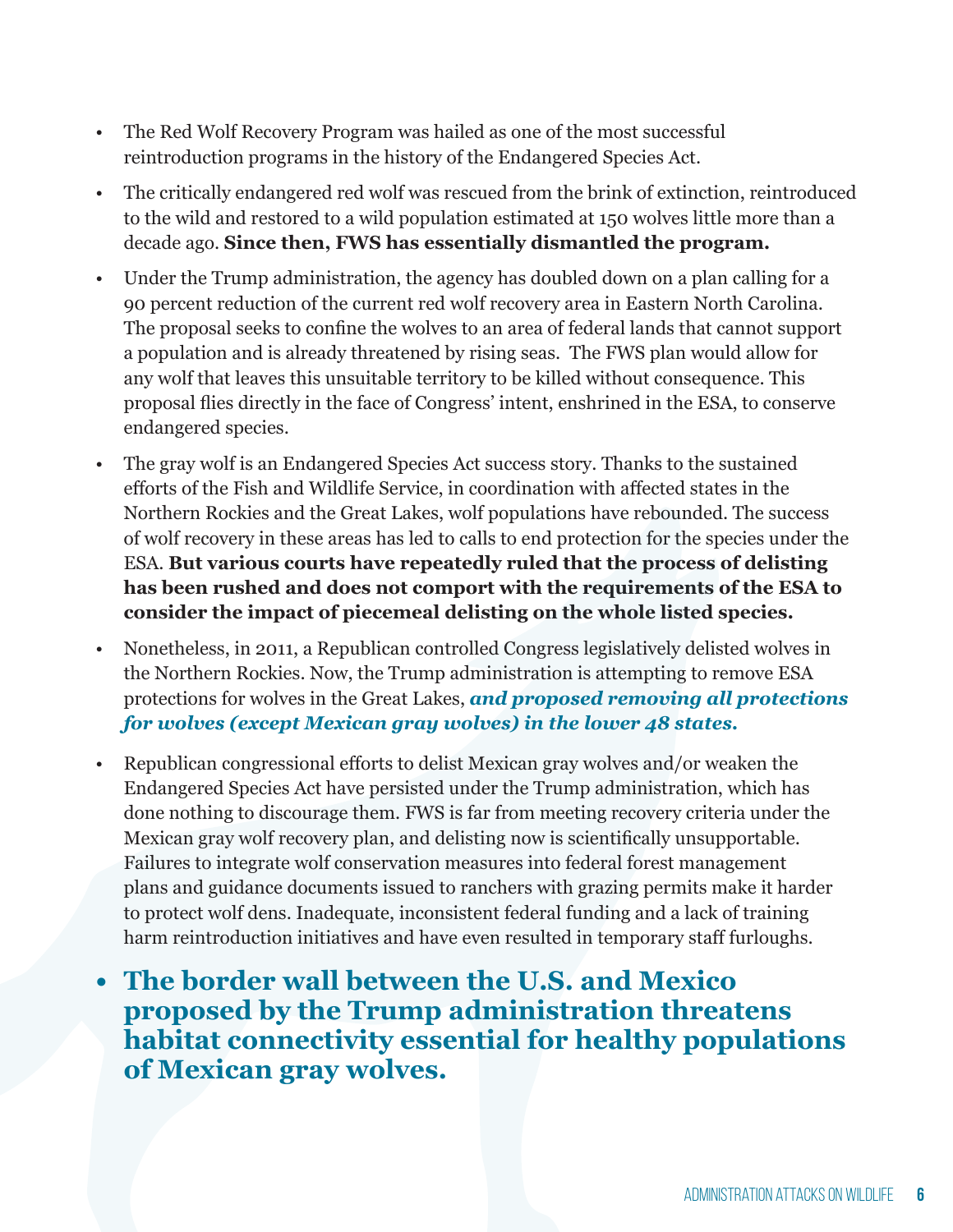

- The administration's plans **will significantly reduce protections on more than 51 million acres of designated sage-grouse habitat** in Colorado, Idaho, Nevada, Oregon, Utah, and Wyoming. Sagebrush Focal Areas (SFAs) – the most important habitat for the long-term survival and recovery of the species – are reduced by over 80 percent and eliminated in all states other than Montana and Oregon.
- Priority Habitat Management Areas, which should provide the strongest remaining protections, have been significantly undermined by a lack of public certainty that management will actually be protective. Compensatory mitigation – the restoration, establishment, enhancement, or preservation of wetlands, streams or other natural resources for the purpose of offsetting unavoidable adverse impacts elsewhere – is now being treated as optional, even though it was one of the pillars of the 2015 FWS determination that an ESA listing for sage-grouse was "not warranted."
- The future of sage-grouse habitat will now depend in large par on the willingness of industry and states to commit to and enforce compensatory mitigation requirements on federal lands.
- **• By issuing a Solicitor's Opinion, and likely a forthcoming rulemaking, to exempt the prohibition of incidental takes, the Trump administration has given all industries – especially extractive industries –** *a free pass to kill birds or allow them to die on their premises.*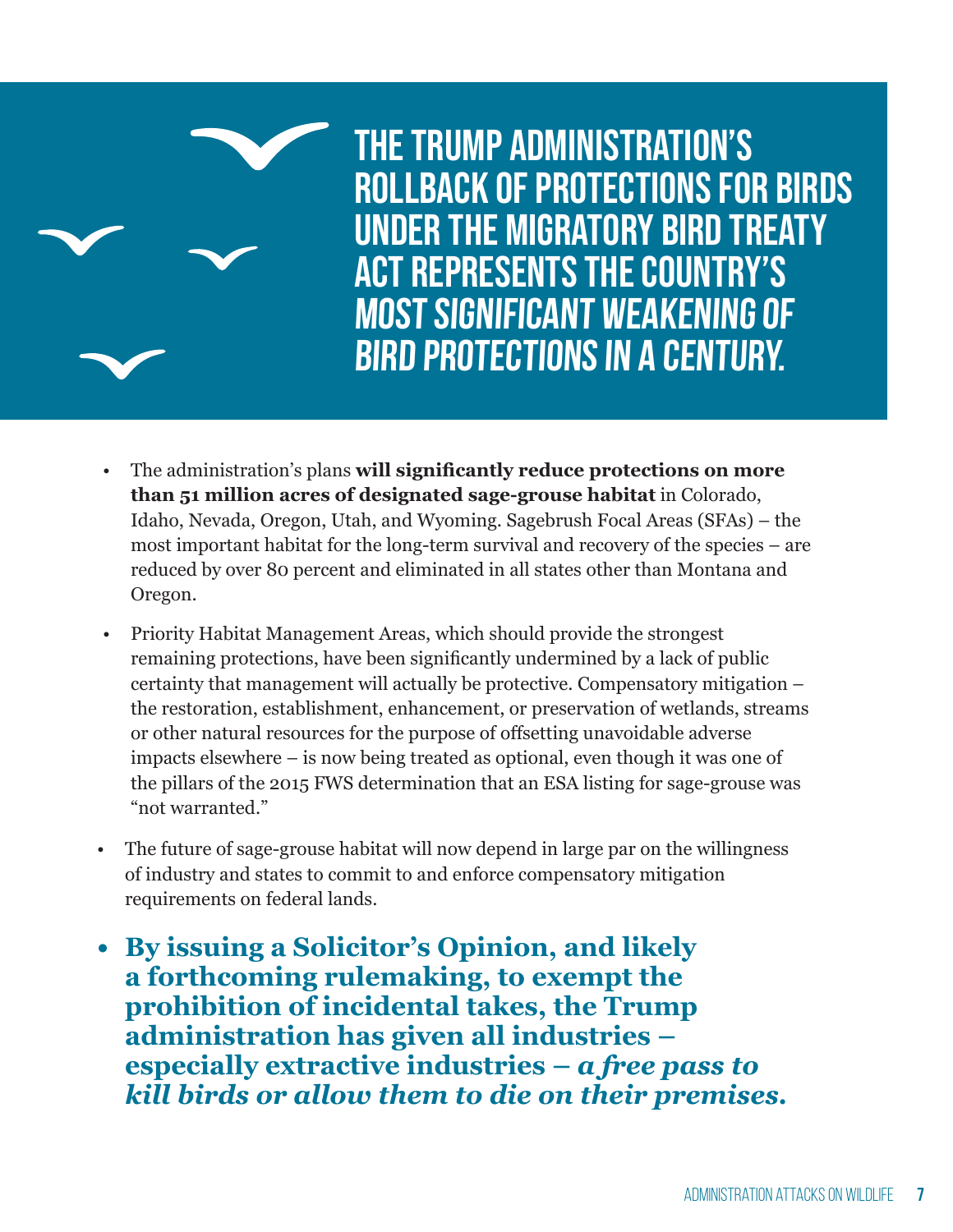#### **administration attacks on our public lands**

- On March 7, 2017, Congress passed legislation (H.J. Res. 44) nullifying an effort by the BLM, a rule known as [Planning 2.0,](https://thehill.com/blogs/pundits-blog/energy-environment/321874-congress-should-approve-blms-planning-20-initiative) to improve its management of the 247 million acres under its jurisdiction. Planning 2.0 improves the process for updating Resource Management Plans, increases opportunities for public participation, elevates local and regional governments in the decision-making process, and improves science-based decision making. **Repeal of the Planning 2.0 rule has prevented BLM from implementing tools and policies that would increase transparency, efficiency, and opportunities for public input in the Bureau's planning process and prohibit BLM from issuing a similar rule in the future.** BLM has reverted back to its prior planning rule, last updated over 30 years ago, in 1983, to manage its complex system of public lands.
- On March 28, 2017, President Trump issued [Executive Order 13783](https://www.federalregister.gov/documents/2017/03/31/2017-06576/promoting-energy-independence-and-economic-growth), "Promoting Energy Independence and Economic Growth." This order required the large-scale rollback of significant protections on public lands, including policies intended to limited the impacts of climate change, such as [Executive Order 13653](https://www.federalregister.gov/documents/2013/11/06/2013-26785/preparing-the-united-states-for-the-impacts-of-climate-change), "Preparing the United States for the Impacts of Climate Change." Pursuant to President Trump's EO 13783, Acting Secretary Bernhardt's [Secretarial Order 3360](https://www.eenews.net/assets/2018/01/05/document_gw_04.pdf), released on December 22, 2017, eliminated dozens of measures that scientists and public land managers determined are necessary to safeguard our national parks from climate change, including the Department's [2015 Landscape-Scale Mitigation](https://www.doi.gov/sites/doi.gov/files/uploads/TRS and Chapter FINAL.pdf)  [Policy.](https://www.doi.gov/sites/doi.gov/files/uploads/TRS and Chapter FINAL.pdf) This policy advanced landscape-scale, science-based management of American's public lands, and provided predictability and clarity to project developers throughout the permitting process. This policy built upon tools like the Western Governors' Crucial Habitat Assessment Tool to avoid development conflicts and enhance conservation outcomes.
- By rescinding this 2015 policy, DOI left our public lands vulnerable to unnecessary damage and project developers with an ad hoc and inconsistent framework for project permits and approvals -- **decreasing permitting predictability and efficiency, and stifling investment in DOI mitigation programs.**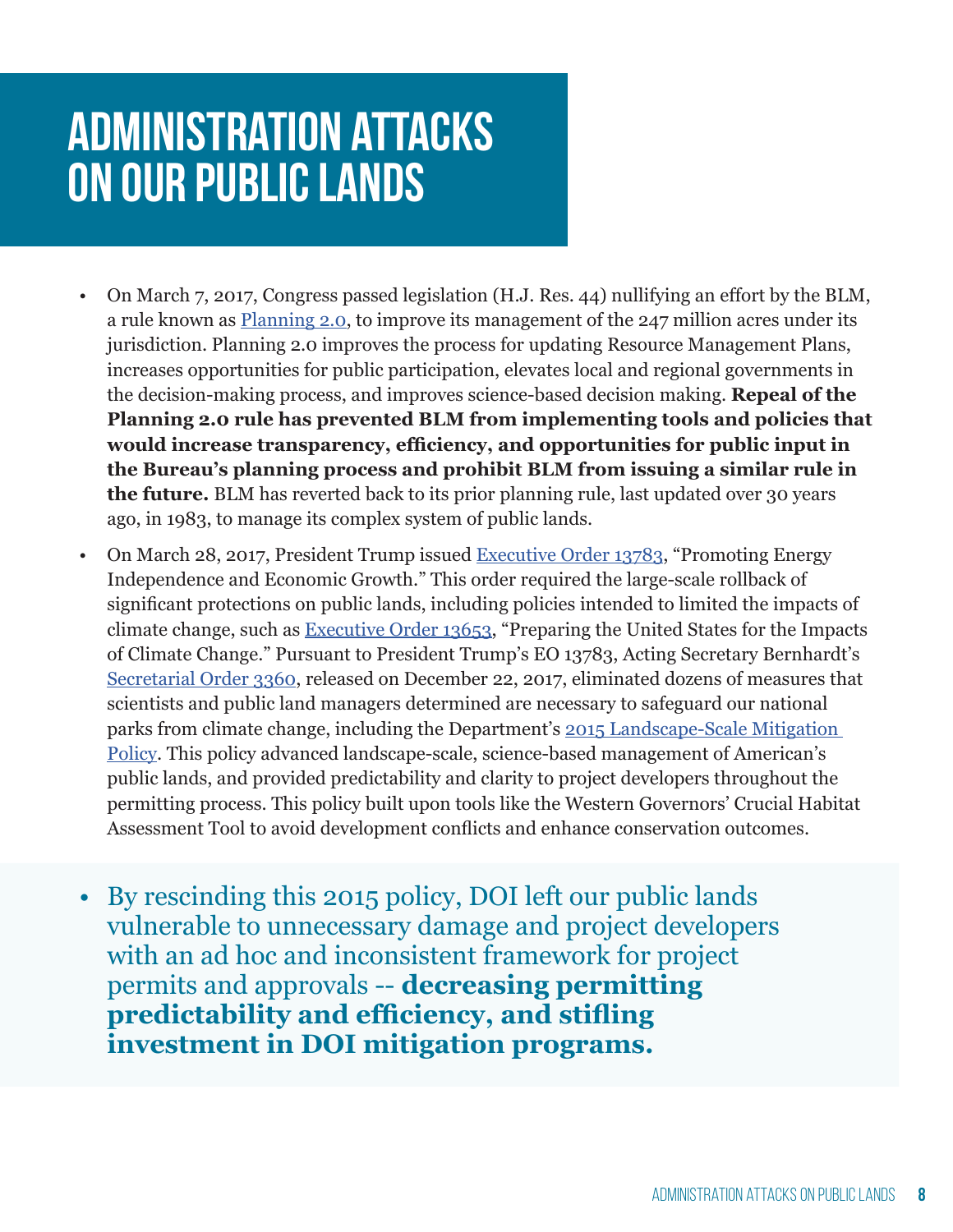• On August 16, 2017, the Trump administration [rescinded Director's Order 100.](https://www.revealnews.org/blog/top-interior-officials-ordered-parks-to-end-science-policy-emails-show/) Begun under the Bush administration, and adopted by former NPS Director Jon Jarvis in 2016, Director's Order 100 highlights climate change, biodiversity loss, invasive species, land use changes, and pollution as challenges that require comprehensive science-based management responses to ensure that the irreplaceable natural and cultural resources in our national parks are preserved "unimpaired for the enjoyment of future generations." The Order would have required that resource stewardship decisions be based on science, law, and long-term public interest; and that oil, gas, and other developmental activities around national parks are not harmful to park units and resources. The Order also stressed that national parks follow the "precautionary principle," restricted actions that may threaten park resources, and acknowledged the significant impact that climate change has had on parks. **Rescission of Director's Order 100 is inhibiting efforts to incorporate climate science into land management decisions. It's leaving our parks more vulnerable to damage from development, pollution, and other activities that threaten their natural and cultural resources.** 

"It is very troubling to watch as the NPS faces perhaps its greatest **THREAT** from climate change and the administration ignores the input from dedicated IS AND REJECTS **ISIC SCIENCE.** 

**[said f](https://www.eenews.net/stories/1060071205)ormer NPS director jon jarvis**

• During the Trump Shutdown from December 2018 to February 2019, President Trump and then-Secretary Ryan Zinke **made the unprecedented decision to keep all national parks open to the public.** 



• In order to keep parks operational, Acting Secretary Bernhardt illegally authorized the use of \$252.9 million in Federal Lands Recreation Enhancement Act funds for trash removal, restroom sanitation, and other basic park operations. This manipulation of funding accounts subverted Congressional authority and inappropriately kept parks open during the shutdown. **Park resources suffered damage as a direct result of the administration's unprecedented decision to keep our treasured places open without adequate staff to protect them. Opening parks while staff are furloughed was illegal and should never be repeated.**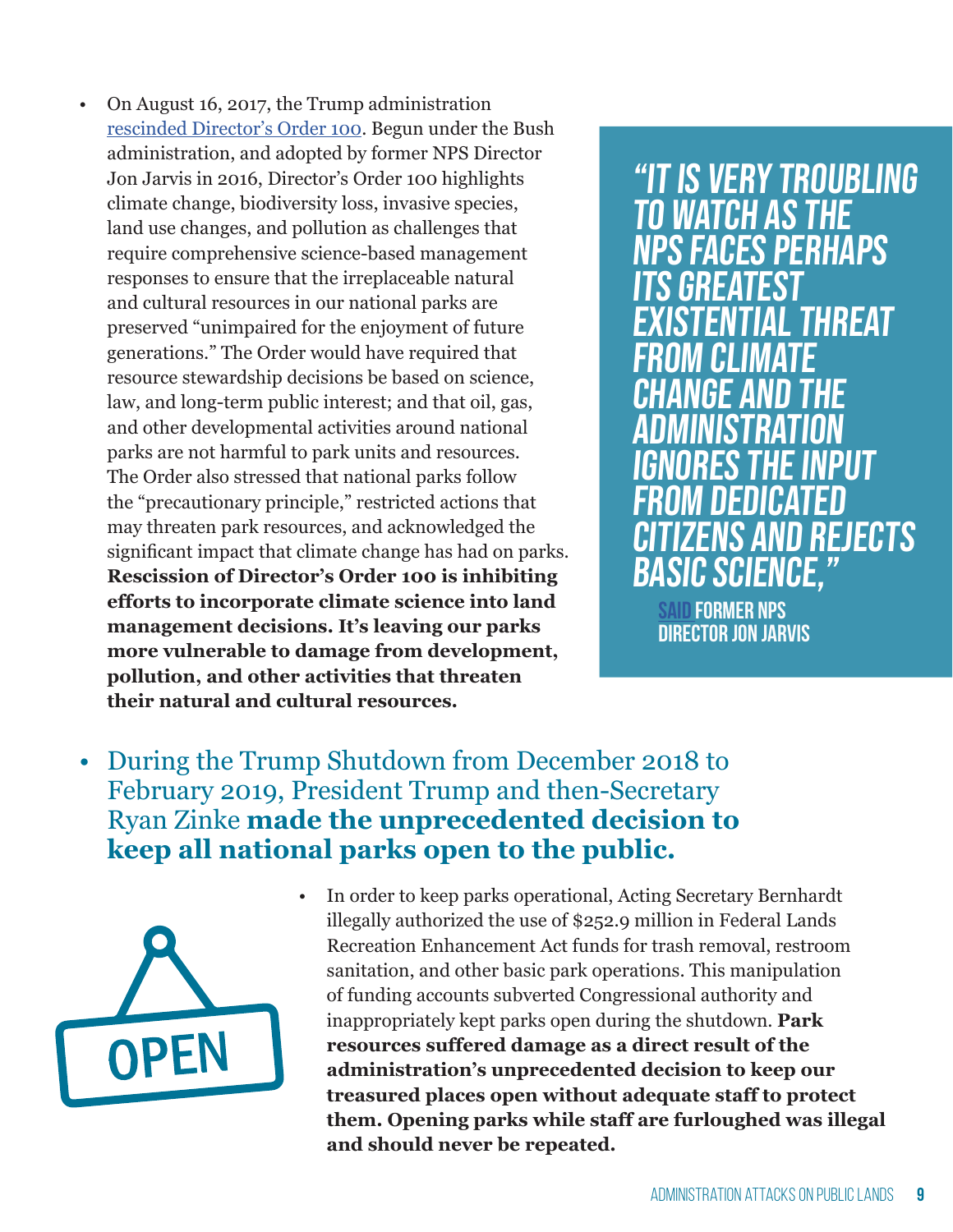**The Trump Administration's predetermined monument review & illegal reductions constitute the biggest rollback of public lands protections in modern American history.**

- **• On December 4, 2017, President Trump issued [Proclamation 9681](https://www.govinfo.gov/content/pkg/FR-2017-12-08/pdf/2017-26709.pdf) and [Proclamation 9682](https://www.govinfo.gov/content/pkg/FR-2017-12-08/pdf/2017-26714.pdf), which modified the boundaries of Bears Ears National Monument and Grand Staircase-Escalante National Monument respectively.**
- This monument review was an attempt to undermine the Antiquities Act, a 1906 law that has played an important role in protecting our nation's history and unique landscapes. The Trump administration's distortion of the Antiquities Act and improper reduction of two presidentially designated national monuments places tribal cultural resources, scientific resources, wildlife, and recreation opportunities at risk.
- **• The reduction of Bears Ears in particular is an affront to tribal communities in the region.** Five tribal groups, known as the Bears Ears Inter-Tribal Coalition, pushed for the designation of the sacred sites at Bears Ears. By removing protections for these sites without any formal tribal consultation, the Trump administration placed the interests of their political allies over the rights and interests of sovereign tribal nations.
- In January 2018, the State of Alaska petitioned the U.S. Department of Agriculture (USDA) requesting an exemption of the Tongass National Forest from the 2001 Roadless Rule. The Secretary of Agriculture accepted the petition in April of 2018 and on June 1, 2018, directed the chief of the Forest Service to initiate a state-specific rulemaking for roadless area management of more than 9 million acres of the Tongass National Forest. On August 30, 2018, the Forest Service published a notice of intent to prepare an environmental impact statement on the Alaska roadless rulemaking. **A summary found that of the 144,000 comments, "the majority of comments received opposed changing the 2001 Roadless Area Conservation Rule."** A Draft Environmental Impact Statement is expected in summer 2019 and the Forest Service has set a goal of having a final rule published by June 2020. Following Alaska's lead, on February 28, 2019, the State of Utah filed their own roadless petition with USDA. The petition is still pending a decision by Secretary Perdue, but the assumption is that USDA will accept the petition and instruct the Forest Service to initiate another state-specific rulemaking for Utah's four million acres of roadless national forests.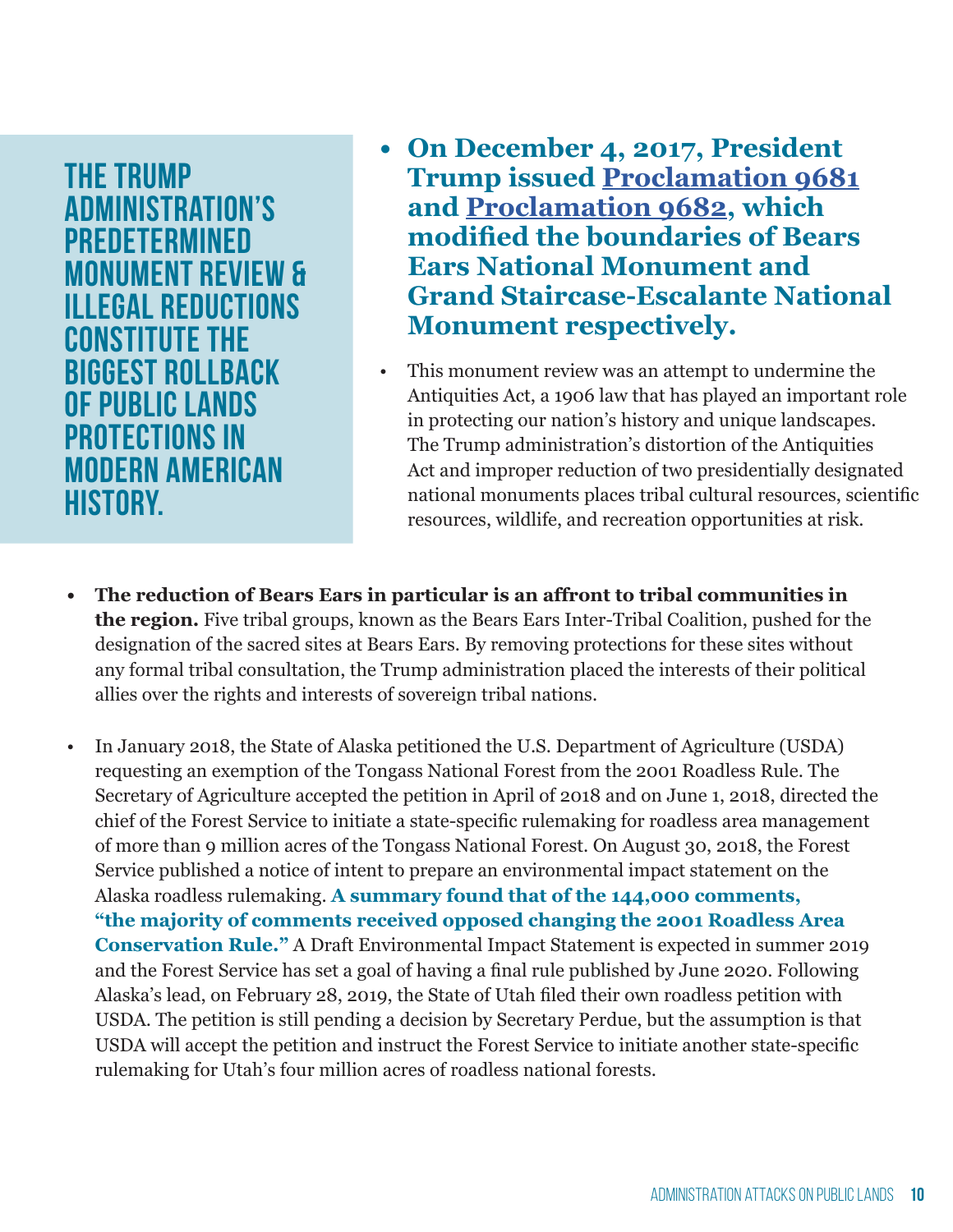#### **Administration fossil fuel giveaways**

- **• Under the Trump administration, the Bureau of Land Management (BLM) repealed the 2015 hydraulic fracturing rule, meaning there are now** *no baseline standards for fracking on public lands***. BLM continues to regulate the process using woefully outdated regulations that predate modern drilling practices.**
- The Bureau of Land Management reversed its 2010 leasing reform policy and drastically reduced the number and length of public input opportunities. While a court ruling blocked this practice specifically in sage-grouse habitat, it remains federal policy elsewhere.
- In February 2017, Trump approved the Dakota Access pipeline over the protests of the Standing Rock Sioux.
- In March 2017, Trump signed a repeal of new BLM planning regulations the fossil fuel industry opposed.
- In May 2017, then-Interior Secretary Ryan Zinke directed the Bureau of Land Management (BLM) to undo a previously existing comprehensive management plan for the National Petroleum Reserve–Alaska in order to make more acreage available for oil and gas leasing. This effort is ongoing.

When he signed the Republican tax scam, President Trump **opened the Arctic National Wildlife Refuge to oil & gas drilling. the Bureau of Land Management is in the process of moving to lease the Refuge two years ahead of the schedule set in the bill.**

- The Bureau of Land Management repealed the 2016 Methane Waste rule, which will result in more air pollution, fewer royalties, and a step backwards in controlling greenhouse gas emissions.
- The administration began the process of developing a new five-year offshore leasing plan three years early, proposing to open up nearly all of America's oceans to the oil and gas industry.
- The Department of the Interior has indefinitely shelved requirements for oil and gas companies operating offshore to submit additional financial assurances for decommissioning their equipment, putting taxpayers at risk of having to pay for eventual cleanup if those companies go bankrupt.
- Announced in May 2019, the Trump administration rolled back certain offshore drilling safety measures that were put in place after the 2010 Deepwater Horizon disaster.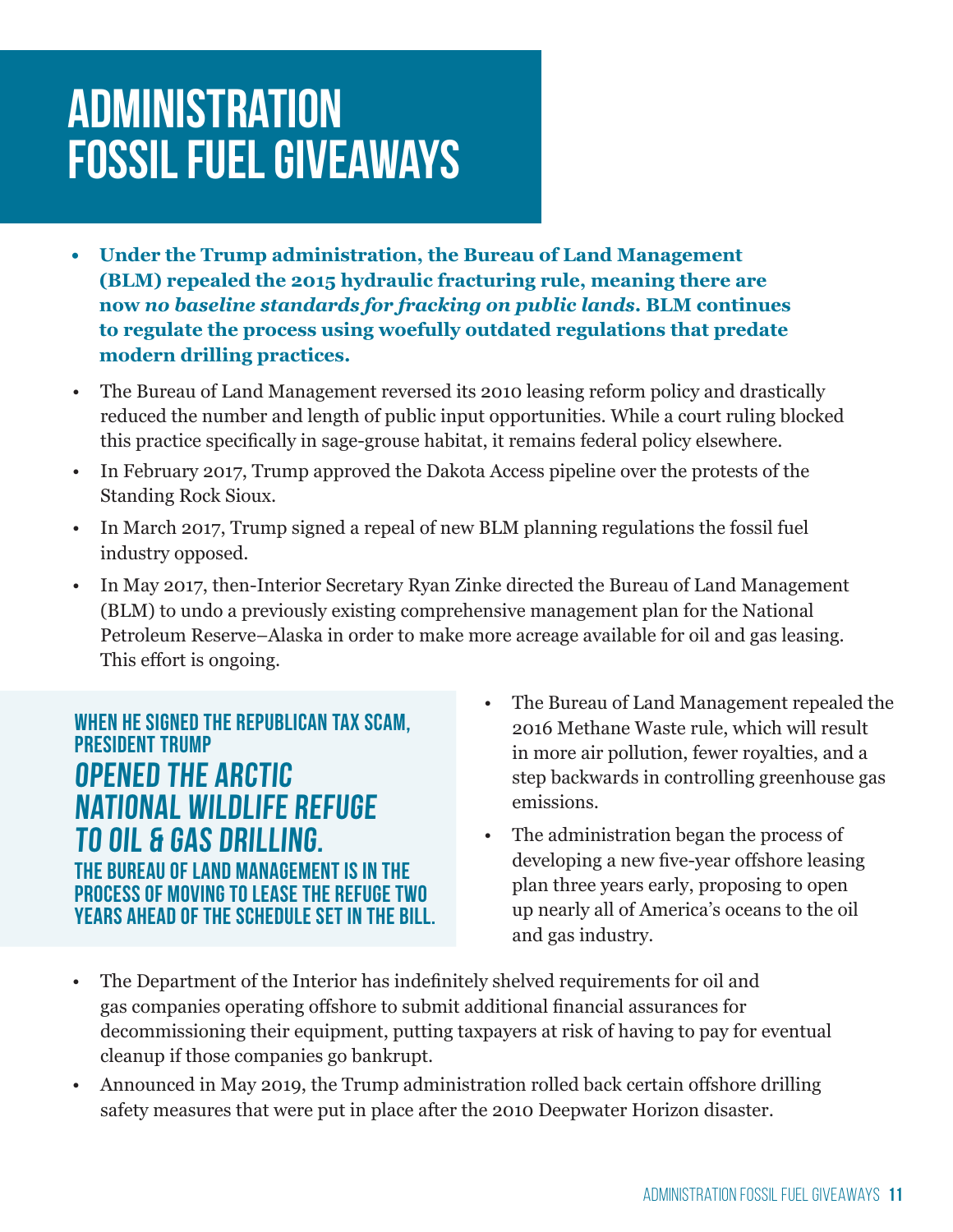- **• The Bureau of Land Management reinstated two mining leases that could result in a water-polluting copper sulfide mine right next to the Boundary Waters Wilderness, and is in the process of issuing 10-year extensions of those leases.**
- In February 2017, President Trump repealed the Stream Protection Rule, which was designed to protect water sources and water quality in Appalachia from the destructive effects of mountaintop removal mining.
- The Environmental Protection Agency stopped an Obama initiative to place new financial assurance requirements on hardrock mining companies under Superfund law. Trump's move puts taxpayers on the hook for cleaning up more abandoned mine sites.

**The Trump administration overturned the Obama administration's ban on the use of lead ammunition and fishing tackle in National Wildlife Refuges; reversed the Obama ban on neonicotinoid pesticides in National Wildlife Refuges; and reversed a bottled water ban in national parks.**

- The Trump administration ended a three-year moratorium placed on new coal leases after only one year, and stopped an Interior Department review of potential financial and environmental reforms of the federal coal program.
- The Office of Surface Mining, Reclamation, and Enforcement canceled a National Academy of Sciences review of available research on the health impacts of mountaintop removal coal mining.
- The administration began the process of developing a new five-year offshore leasing plan three years early, proposing to open up nearly all of America's oceans to the oil and gas industry.